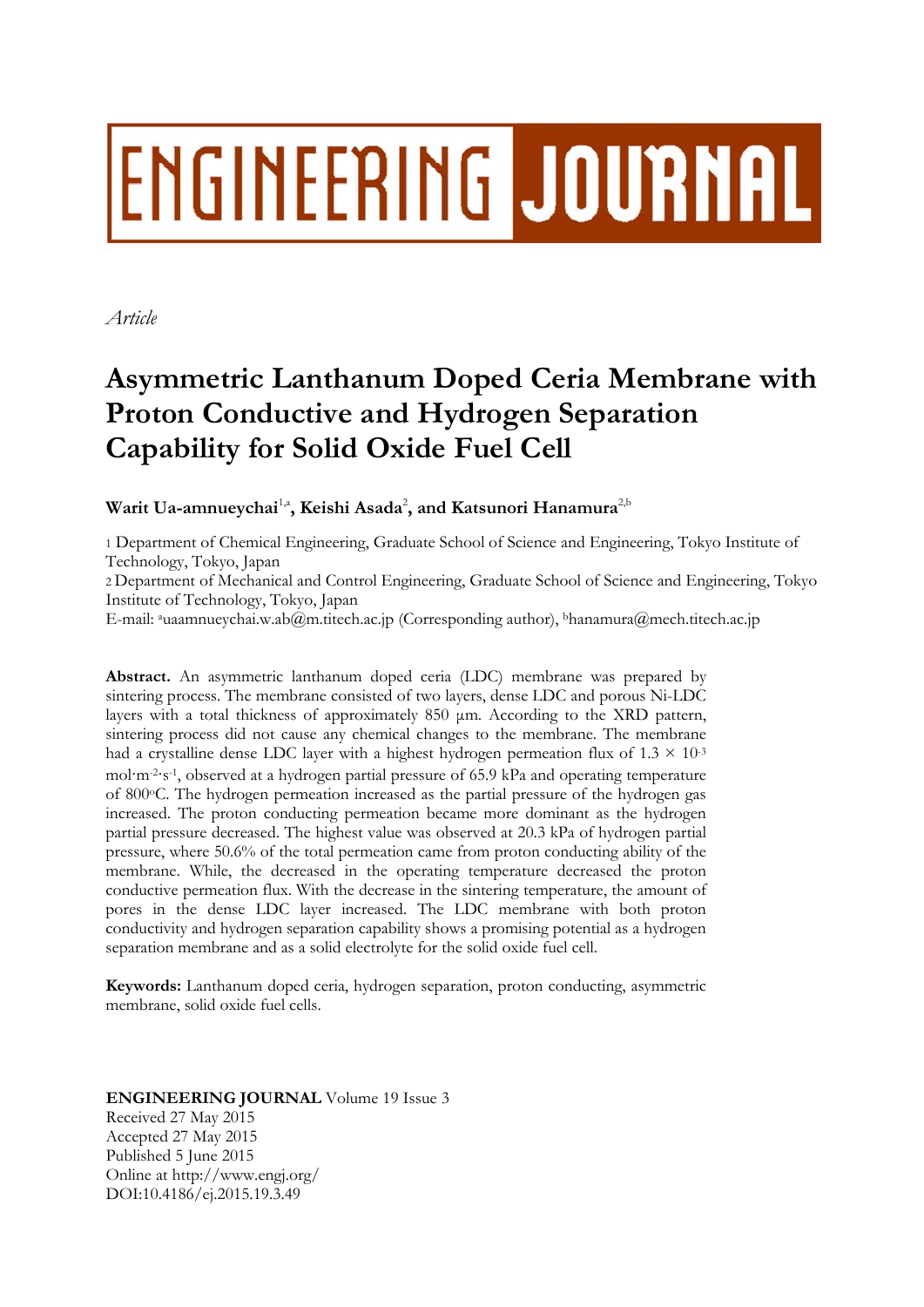# **1. Introduction**

Rising of the environmental concerns, hydrogen energy, considered as a clean fuel, has been one of the most growing trend in this past decades. Solid oxide fuel cell (SOFC) is considered to be a promising high efficiency electrical energy conversion tool from hydrogen energy with low environmental impacts [1]. However, due to the expensive nature of the hydrogen production processes, it is of great concern to search for cost efficient hydrogen separation membrane in order to meet the demand of hydrogen gas. Many membranes are being studied to improve the efficiency of hydrogen separation. Some of those membranes are metallic, silica, zeolite, carbon-based and polymer membranes [2, 3]. However, with the application of solid oxide fuel cell, it is more advantageous for the hydrogen separation membrane to hold proton conductivity in order to be integrated as both hydrogen separation membrane and electrolyte for solid oxide fuel cell. In this case, the electrolyte can act as a hydrogen separation membrane to allow only hydrogen gas in the mixture of gases, such as industrial syngas or waste gasification [4], to pass through and also act as an electrolyte for the fuel cell to operate. This means simultaneous reaction and hydrogen separation can be made possible. Some of such membranes are mixed electron and proton conductive ceramic membranes such as BaCeO<sub>3</sub> [5], SrCeO<sub>3</sub> [6], SrZrO<sub>3</sub> [7] and BaZrO<sub>3</sub> [8]. Proton conducting solid electrolyte is generally used as a terms for such electrolytes.

Proton conducting solid electrolyte provides additional benefits when replacing the conventional type electrolytes. Generally, SOFC is based on the conduction of oxygen ions through the solid oxide electrolyte, which requires high operating temperature of over 1000°C [9]. However, the proton conducting electrolyte could allow the solid oxide fuel cell to be operated at much lower temperature, between 400 and 800 °C [10]. The decrease in the operating temperature is one of the many advantage points of the proton conducting SOFC. This provides many benefits to the overall system; for example, lowering of operating cost, longer life time of equipment and shorter start-up time. Low activation energy [11] and high energy efficiency [12] add up the additional advantages of the proton conducting SOFC.

One promising materials that can be used as proton conducting solid electrolyte is the lanthanum doped ceria (La<sub>0.5</sub>Ce<sub>0.5</sub>O<sub>2-δ</sub> or LDC). LDC processes proton conductivity and hydrogen separation capability [13-15]. Moreover, LDC also shows significant stability in the presence of  $CO<sub>2</sub>$  [16], which is the typical gas that mixed together with H2 from the industrial syngas. With these appreciable properties, LDC is a promising candidate as hydrogen separation membrane and electrolyte in solid oxide fuel cell [17]. Moreover, it is possible to improve the hydrogen permeance of the proton conducting membranes by altering the structure of the membrane. By preparing the membrane in an asymmetric manner, it is possible to reduce the thickness of membrane [18] and improve the permeability of hydrogen gas through the membrane [19]. The asymmetric structure is a bi-layer structure where the two layers of the membrane are dense layer and the thicker porous support. Both layers of the asymmetric membrane must made of the same proton conducting material.

This research focuses on the preparation of asymmetric LDC membrane with a total thickness of approximately 900 μm by using conventional and cost-effective dry pressing/sintering process. This asymmetric membrane is a metal-ceramic composite membrane with a bi-layer structure consisting of a porous nickel-LDC layer and a dense LDC layer. The LDC asymmetric membrane was observed at different sintering temperature and heating and cooling rates used in the sintering process. The hydrogen permeability of this asymmetric membrane was also studied at various conditions, such as at different hydrogen partial pressure and operating temperatures. This could lead to better understanding of the LDC proton conducting membrane.

# **2. Materials and Method**

#### **2.1. Membrane Preparation**

The lanthanum doped ceria (LDC) asymmetric membrane was prepared by dry pressing/sintering process. The asymmetric membrane consisted of two layers, porous substrate layer and dense LDC layer. The substrate mixture was prepared by mixing Nickel (II) Oxide (NiO, Kanto chemical Co., Inc), LDC (Kojundo Chemical Lab. Co., Ltd) and starch (Wako pure chemicals industries, Ltd.) powder with a mass ratio of 55:35:10 respectively. The mixture was dissolved in ethanol and stirred for 1 hour to ensure uniform mixing. After that, the mixture was dried in an oven for 1 hour at  $80^{\circ}$ C. The porous substrate layer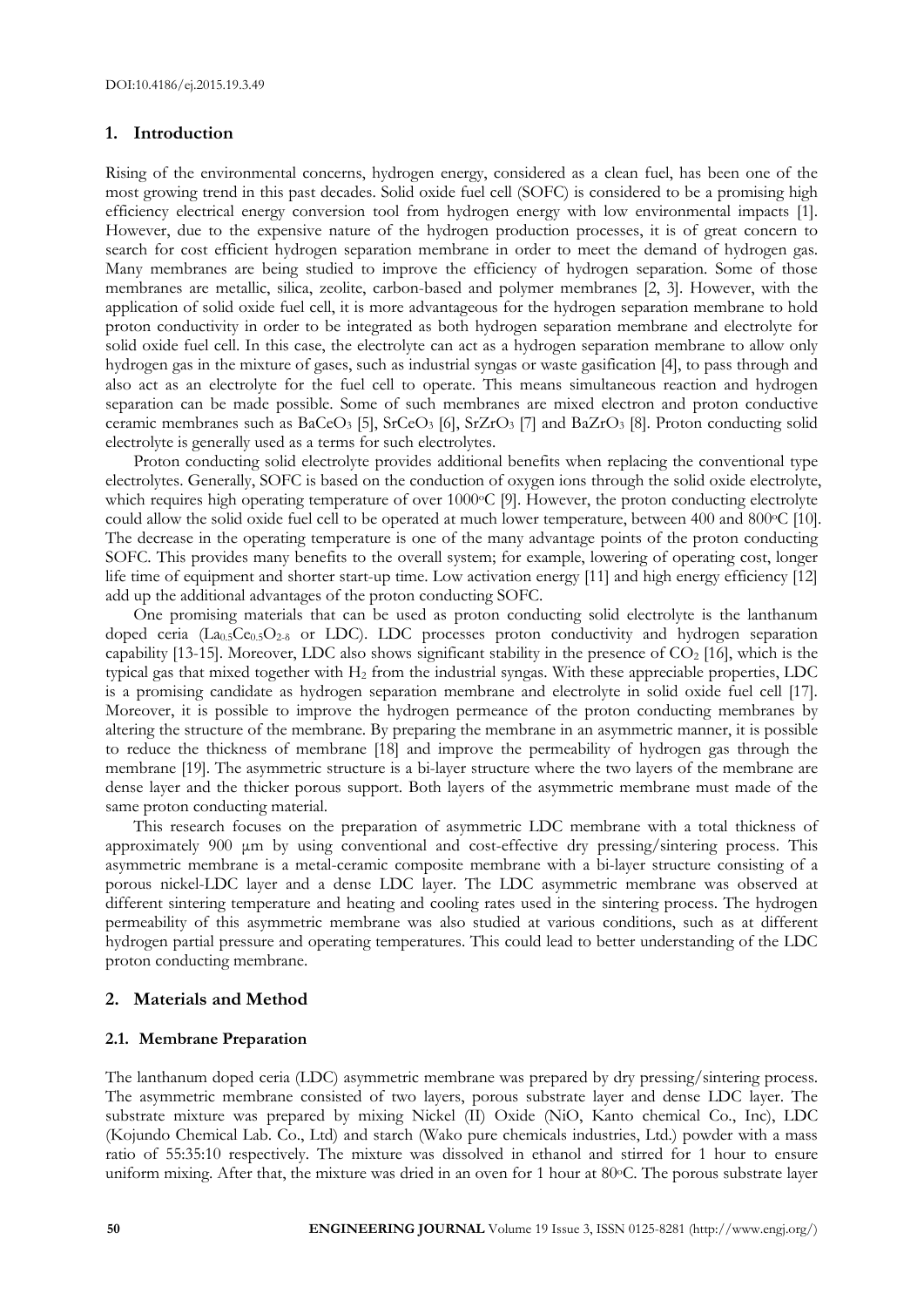was fabricated by using a substrate powder with a mass of 0.8 g and co-pressed it in uniaxial direction at 100 MPa into a disk shape having a diameter of 20 mm. The LDC powder with a mass of 0.1 g was added on top of the co-pressed substrate layer. It was pressed again in uniaxial direction at 200 MPa. The sample was heated to the sintering temperature in an electric furnace with various heating rates, 5.0, 2.5 and 1.0 °C·min<sup>-1</sup>. Membrane was sintered for 5 h at various sintering temperature, 1400, 1300 and 1200°C. After the sintering process, membrane was allowed to cool down to room temperature with different cooling rates of 5.0, 2.5 and 1.0 oC·min-1. The obtained membranes were used for further analysis.

# **2.2. Analysis**



Fig. 1. Schematic of the hydrogen permeability test device.



Fig. 1a). Dimensions and direction of gas flow for hydrogen permeability test device.

Surface and cross-section of the membranes were observed with scanning electron microscope (SEM, Hitachi miniscope TM-1000) to observe the porosity of the porous substrate layer, the thickness of the dense LDC layer as well as the porosity of the dense LDC layer. Moreover, X-ray diffraction (XRD, PANalytical X'Pert MPD) was used to analyze and compare between LDC powder and LDC layer of the sintered membrane. The comparison between the two is necessary to confirm that the sintering process, usage of high temperature, does not cause any chemical changes to the LDC structure.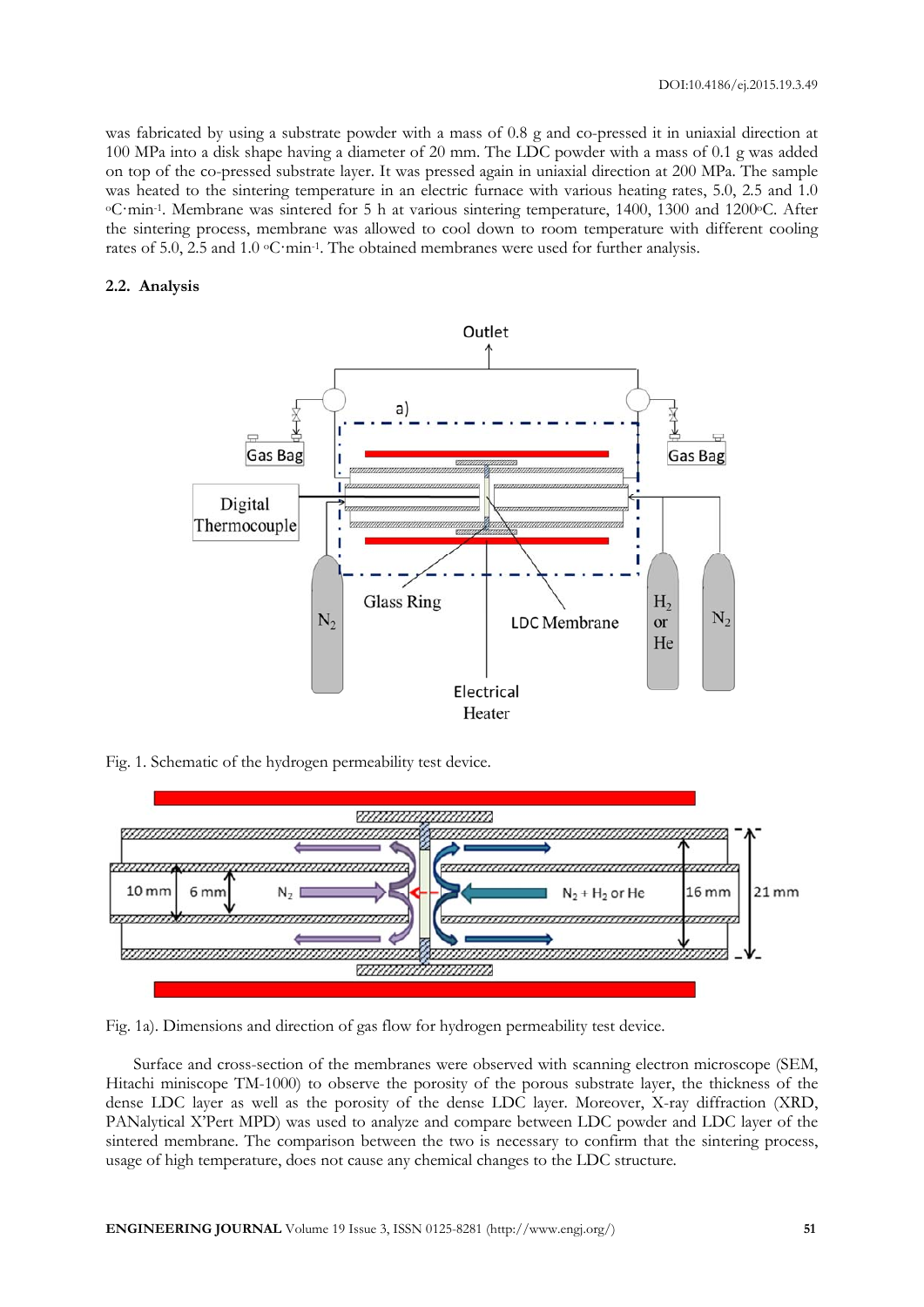The hydrogen permeation of the membrane was measured using a self-made apparatus, which is shown in Fig. 1. The membrane was positioned and sealed between two ceramic tubes by glass rings. Electrical heater was used to heat up the system to 850°C to partially melt the glass ring and cooled down back to 800°C, creating a complete sealing. The system was maintained at 800°C to measure the hydrogen permeability of the membrane. The porous side of the membrane was exposed to a mixture of  $H_2$  and  $N_2$ as shown in Fig 1a), which is called the "fuel side". By changing the flow rate of the hydrogen gas, the partial pressure of hydrogen gas at the fuel side was varied, 20.3, 35.5, 50.7, 60.8 and 65.9 kPa. On the other side of the device, refer as a "sweeping side", the dense LDC layer was exposed to only nitrogen gas with a fixed flow rate of 100 mL·min-1. The components of the permeated gas were collected by gas bag and were measured by gas chromatography (Shimazdu GC-8A). The permeation flux [mol·m2·s-1] was calculated by using the following equations.

$$
Permeation flux = \frac{N_{H_2}}{A \cdot 60} \qquad \qquad \text{---} \qquad (1)
$$

where  $N_{H_2}$  is the amount of hydrogen gas measure by GC [mol·min-1] and A is the total area of the membrane available for hydrogen gas to permeate through [m<sup>2</sup>]. The experiment was repeated with different operating temperatures of 750 and 700 °C.

Apart from hydrogen gas, helium gas was also used to replace hydrogen gas in another set of experiments to be fed into the system at the fuel side with different helium partial pressures, 20.3, 35.5 and 50.7 kPa. Due to the limitation of the equipment used, it is not possible to raise the helium partial pressure higher than 50.7 kPa. The measurement of the helium permeability is to observe the permeation of hydrogen gas by physical diffusion as both gases, hydrogen and helium, have very similar diffusion coefficient, thus very similar rate of physical diffusion [20]. The result will be used to differentiate between physical permeation and proton conducting ability of the membrane. This will be a new, simple and faster method to measure the proton permeability of the membrane. The hydrogen gas permeation, in principle, should be higher than that of helium gas due to the addition from proton conducting. Therefore, the different between the total permeation flux of the hydrogen gas and helium gas can be approximated to be equal to the permeation flux of hydrogen gas by proton conducting of the membrane.

# **3. Results and Discussion**

#### **3.1. Effects of Heating and Cooling Rates**



Fig. 2. Image of membrane sintered at 1400 °C for 5 h at heating and cooling rates of 5.0 °C·min-1.

The sintered membrane shrink in side to about 16 mm in diameter, due to the fusing of particles. The sintered membrane at the heating and cooling rates of 5.0°C was observed to have a crack. The crack occurred only in the dense LDC membrane, while the porous substrate layer remained intact as shown in Fig 2. This is because, in the porous layer, there was enough free space for the particle to shrink and expand. However, at the dense layer, the LDC powder underwent sintering process, where atoms in the powder particles diffused across the boundaries and fused together. The fusing of the particles allowed the elimination of small pores and caused shrinkage in the piece and resulted in a solid piece. Thus, it can lead to a formation of cracks.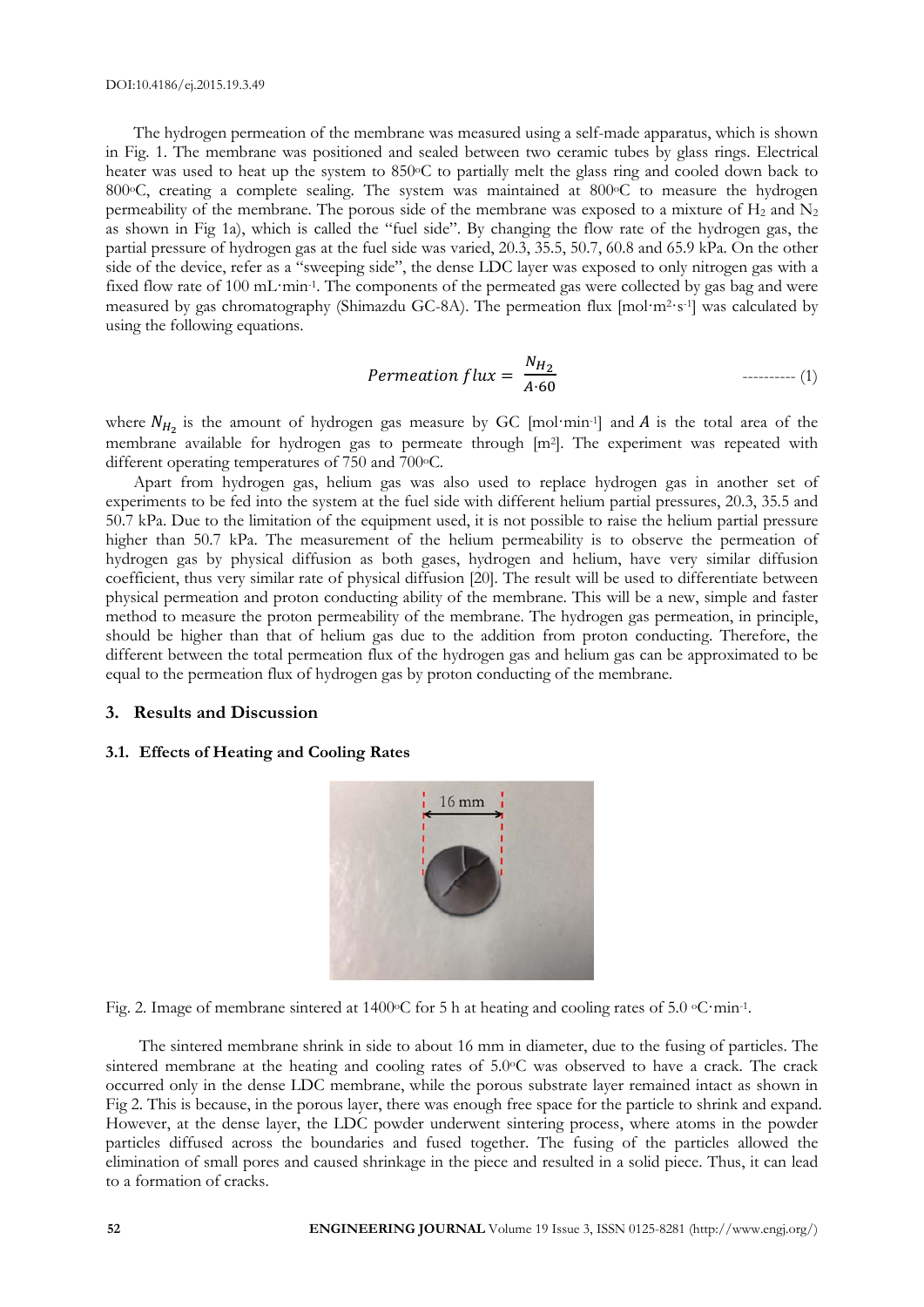|                                                                  |     | Cooling Rate [°C·min <sup>-1</sup> ] |          |          |
|------------------------------------------------------------------|-----|--------------------------------------|----------|----------|
|                                                                  |     | 5.0                                  | 2.5      | 1.0      |
| <b>Heating</b><br>Rate<br>$[^{\circ}$ C $\cdot$ min $^{\circ}$ ] | 5.0 |                                      |          |          |
|                                                                  |     | Crack                                | Crack    | Crack    |
|                                                                  | 2.5 |                                      |          |          |
|                                                                  |     | Crack                                | Crack    | Crack    |
|                                                                  | 1.0 |                                      |          |          |
|                                                                  |     | No Crack                             | No Crack | No Crack |

Fig. 3. Images of membrane prepared by sintering process at 1400 °C for 5 h with different heating and cooling rates.

In order to try eliminate the crack in the dense LDC layer, two approaches were taken. The two approaches are decreasing of the cooling rate and decreasing of the heating rate used in the sintering process. Fig. 3 shows all the result of the sintered LDC asymmetric membrane with different heating and cooling rates (5.0, 2.5 and 1.0  $\textdegree$ C·min<sup>-1</sup>) at a fixed sintering temperature of 1400 $\textdegree$ C for 5 hours.

For the first approach, the cooling rate used to prepared the LDC asymmetric membrane was decreased to 2.5 and 1.0 °C·min<sup>-1</sup>. However, cracks were still observed in the dense LDC layer of the asymmetric membrane as shown in Fig 3. The decrease in the cooling rate means that the effect of thermal expansion, or in this case the shrinkage of the membrane during the cooling down of the samples was minimized, but since the membrane is a ceramic based membrane, usually relatively small thermal expansion. Thus, this can be concluded that the crack did not occur during the cooling down of the sintered membrane and therefore decreasing the cooling rate does not produce any result in elimination of the crack formation.

Another approach, decreasing the heating rate in the sintering process, did not produce positive result when decreasing the heating rate from 5.0 to 2.5 °C·min<sup>-1</sup> as cracks can still be observed in the dense LDC layer on the membrane samples as shown in Fig 3. However, the positive results was obtained when decreasing the heating rate further to 1.0 °C·min<sup>-1</sup>. Both dense LDC and porous layer remained intact without any cracks being observed on the membrane as shown in Fig 3. At high heating rate, cracks were formed mainly due to two possible reasons. First, at high heating rate, the fusing process of the particles is more rapid and this leads to a severe shrinkage of the dense LDC layer and results in high internal stress. This leads to a formation of cracks. Another possible reason is that high heating rate causes the outer region of the sample to be at higher temperature, while the inner region remains at lower temperature. This causes a temperature profile with high temperature gradient in a radial direction. Due to the high temperature gradient, powders in the outer region, which are higher in temperature, undergo sintering process, while those in the inner region, low in temperature, remain in the powder form. This results in a non-uniform shrinkage and produces stresses, which leads to a formation of cracks. On the other hand, at lower heating rate, the shrinkage due to the sintering process is gentler, producing lesser internal stress. In addition, the temperature profile across the sample is more uniformly distributed. This allows both, outer and inner regions to have similar temperature and results in a uniform shrinkage of the sample which avoids cracking in the dense LDC layer.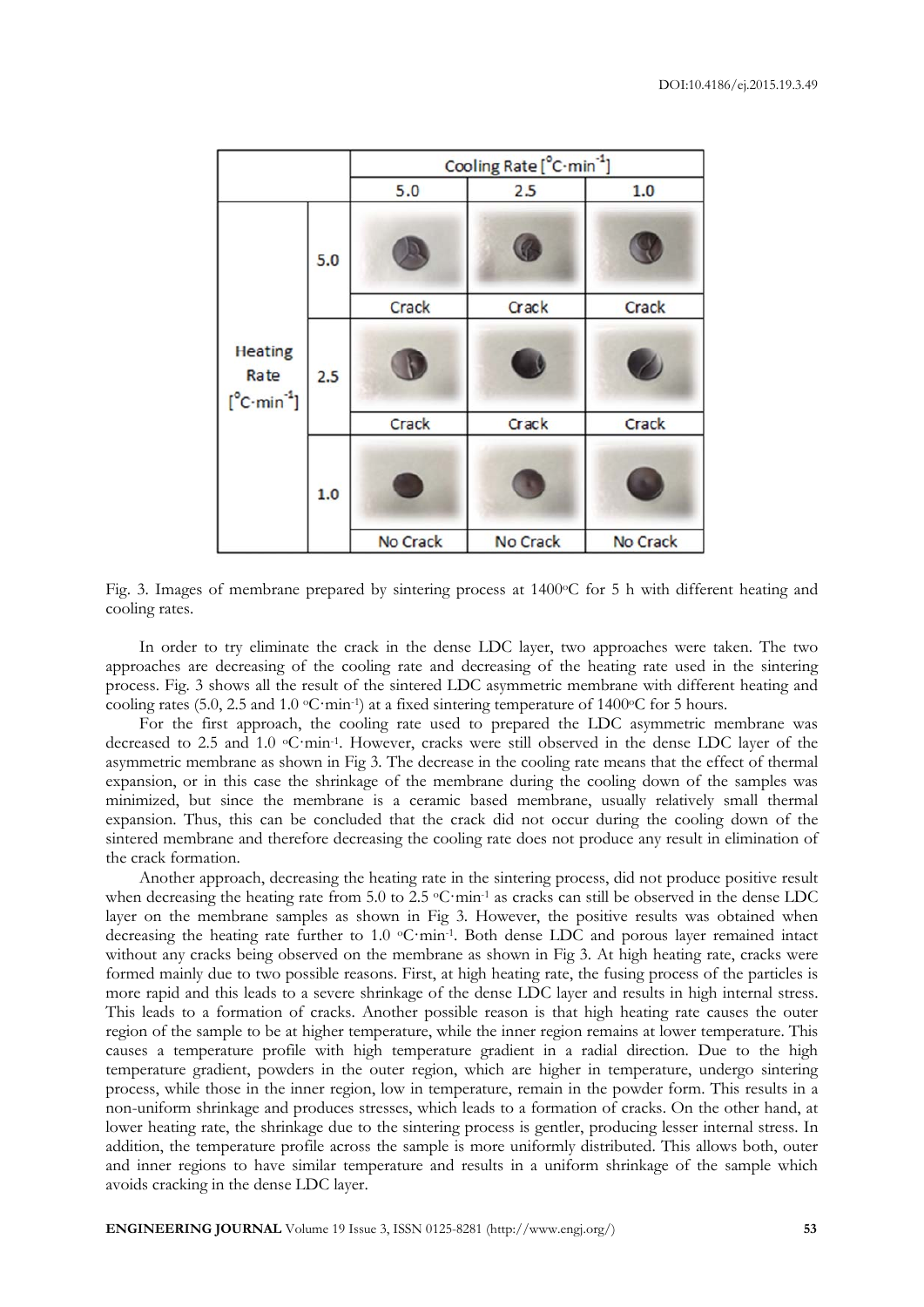# **3.2. Asymmetric LDC Membrane**



Fig. 4. Cross-sectional image of asymmetric membrane sintered at 1400 °C with a heating rate of 1.0 °C·min<sup>-1</sup> and a cooling rate of <sup>o</sup>C·min<sup>-1</sup>.

Figure 4 shows SEM image of the asymmetric membrane sintered at 1400°C at 150 times magnification. As expected, the image shows that the membrane clearly separated into two layers which are the dense LDC layer on top of the thicker porous substrate layer. According to the SEM image, the thickness was measured to be approximately 100 and 750 μm for dense LDC and porous layer, respectively, having a total membrane thickness of approximately 850 μm. The total weight loss of the membrane after the sintering process is approximately 12.5%, where about 8.9% are the mass loss due to the decomposition of starch in the porous substrate layer into gaseous compound. This is clearly reflect by the porous structure of the membrane in the porous substrate layer as observed in Fig. 4. The rest of the mass loss are probably due to the moisture content of the asymmetric membrane.



Fig. 5. XRD patterns of LDC powder and dense LDC layer of the asymmetric membrane sintered at 1400 $\degree$ C with a heating rate of 1.0  $\degree$ C·min<sup>-1</sup> and a cooling rate of 5.0  $\degree$ C·min<sup>-1</sup>.

Fig. 5 shows the XRD patterns of both LDC powder and LDC layer of the sintered asymmetric membrane. The purchased LDC powder was packed in a holding stand for analysis by XRD, while part of the LDC layer of the membrane was used for analysis by XRD. They both had very similar pattern with no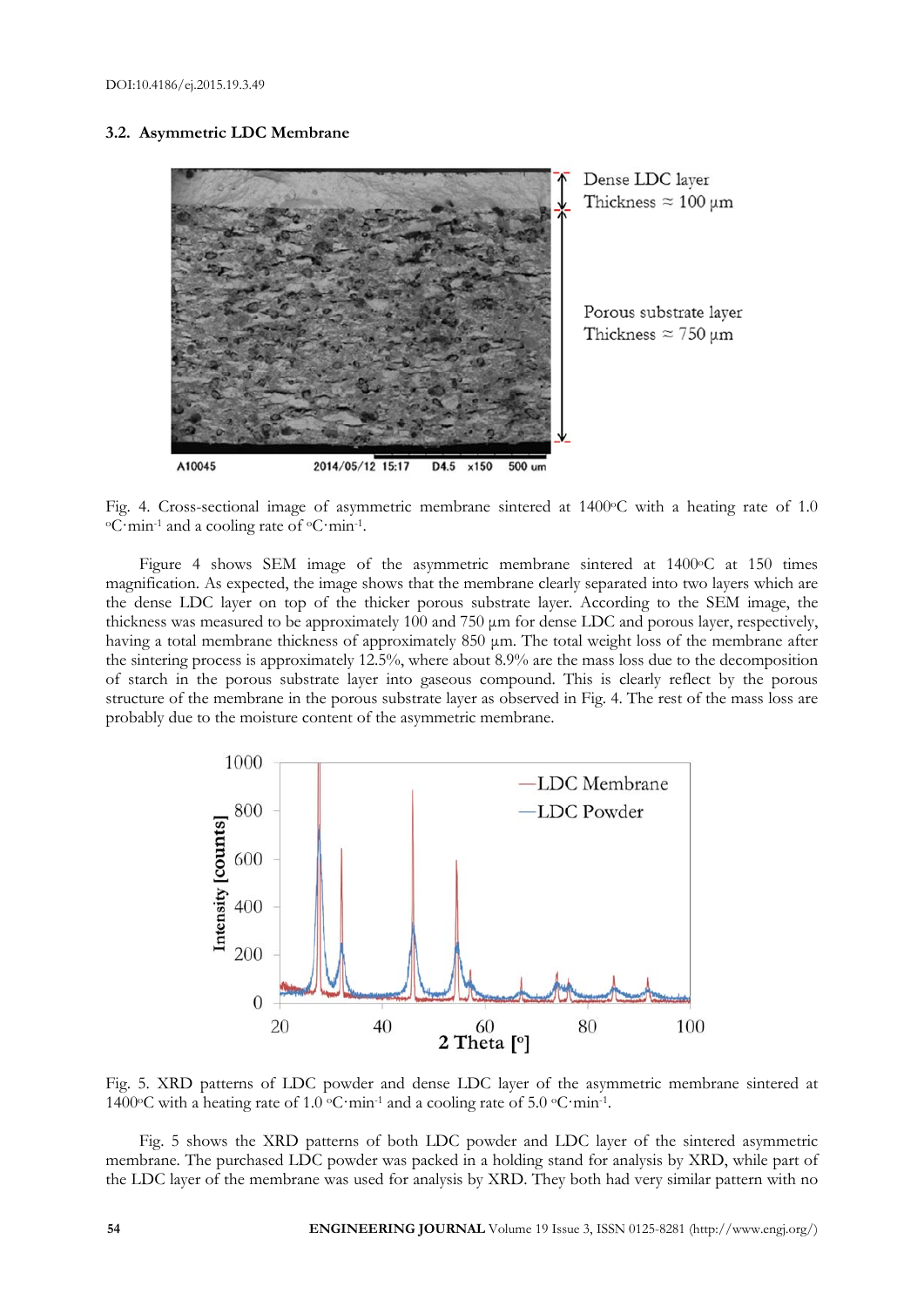obvious chemical changes to the structure of the LDC after sintering process. This confirmed that the sintering process, usage of high temperature, did not cause any chemical changes to the LDC. In addition, according to XRD pattern of the LDC membrane, the peaks were much sharper, which indicates that the structure of the LDC in the sintered membrane contained high crystallinity.



# **3.3. Effects of Nickel(II) Oxide Reduction**

Fig. 6. Effect of nickel (II) oxide reduction on hydrogen permeability of the membrane as a function of operating time.



2014/05/12 16:06  $D5.1 \times 200$ 500

Fig. 7. Cross-sectional images of asymmetric LDC membrane sintered at 1400°C with a heating rate of 1.0 °C·min<sup>-1</sup> and a cooling rate of 5.0 °C·min<sup>-1</sup> before and after nickel (II) oxide reduction.

LDC asymmetric membrane underwent reduction reaction to remove oxygen from nickel (II) oxide. This increased the porosity of the porous layer of the membrane, which increased the total hydrogen permeability through the membrane. The reduction reaction was done by heating the membrane to 800 °C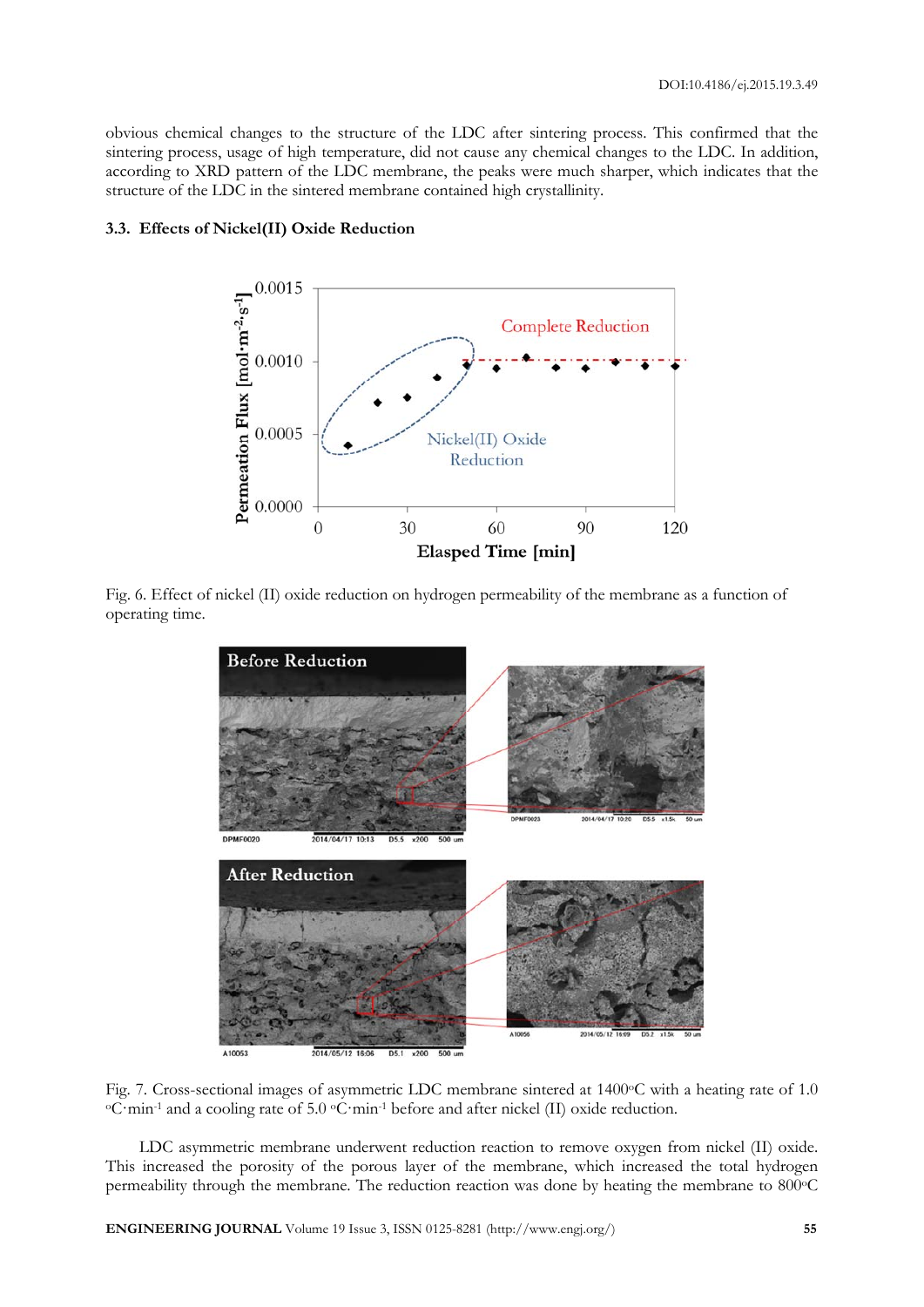in a hydrogen rich environment, in this case, a gas mixture of hydrogen and nitrogen with a total flow rate of 200 mL·min-1 and 50% hydrogen concentration. Permeation flux of hydrogen as a function of time is shown in Fig. 6. As expected, hydrogen permeation flux increased as the time passed by, this is because the oxygen in the nickel (II) oxide was reduced by hydrogen gas leaving small pore in the porous substrate layer. This resulted in an increasing porosity in the porous substrate layer, which allowed more hydrogen gas to pass through the asymmetric membrane by physical diffusion mechanism. After 60 min, the permeation flux became stable at a value of  $9.7 \times 10^{-4}$  mol·m<sup>-2·</sup>s<sup>-1</sup>. This showed that at least 60 minutes of nickel (II) oxide reduction time was necessary to complete the reduction process and allowed the system to become steady.

Moreover, with further analysis by SEM, it confirmed that after nickel (II) oxide reduction process the porosity of the membrane was increased as shown in Fig. 7. This is in agreement with the previous result as the permeation flux of hydrogen increased as the oxygen was reduced due to the increase in the porosity of the membrane. The pores were observed to have a size of less than  $1 \mu$ m. Moreover, as expected, the reduction of the nickel (II) oxide process did not affect the structure of the dense LDC layer.



# **3.4. Effects of Hydrogen Partial Pressure on Hydrogen Permeation Flux**

Fig. 8. Permeation flux at 10 min of operating time for a membrane sintered at 1400 °C with a heating rate of 1.0 oC·min-1 and a cooling rate of 5.0 oC·min-1 as a function of hydrogen or helium partial pressure at operating temperature of 800oC.

Both hydrogen and helium permeation flux were measured to investigate the effect of the hydrogen concentration on the fuel side. In this case, the proton conductive LDC asymmetric membrane allows hydrogen gas to permeate through by two mechanisms. The first is the physical permeation through the pores in the asymmetric membrane, while another mechanism is the permeation by proton conducting property of the membrane. For the physical permeation, it is due to the diffusion of the gaseous species in accordance to Flick's law. However, the permeation by proton conducting mechanism is much more complicated, which involves many consecutive transfer processes. The transfer process starts when the gas phase hydrogen diffuse passes through the porous substrate layer and reaches the surface of the dense LDC layer in the fuel side (reaction site). Hydrogen adsorption, dissociation and charge transfer occurs at the membrane surface consecutively. H<sup>+</sup> diffuses in the bulk of the membrane, along and through the grain boundaries. H<sup>+</sup> reaches the other end of the membrane allowing proton reduction and hydrogen reassociation at the membrane surface on the sweeping side. Finally, hydrogen desorption occurs and hydrogen gas move away from the surface of the LDC asymmetric membrane [17, 21, 22]. However, in the case of helium gas permeation, it can only permeate through the asymmetric membrane by the physical diffusion through the pores according to Flick's law. As mentioned in the earlier section, the rate of physical diffusion of both hydrogen and helium gases are similar to each other. Therefore, the total permeation flux of the hydrogen gas subtracted by the total permeation flux of the helium gas would be the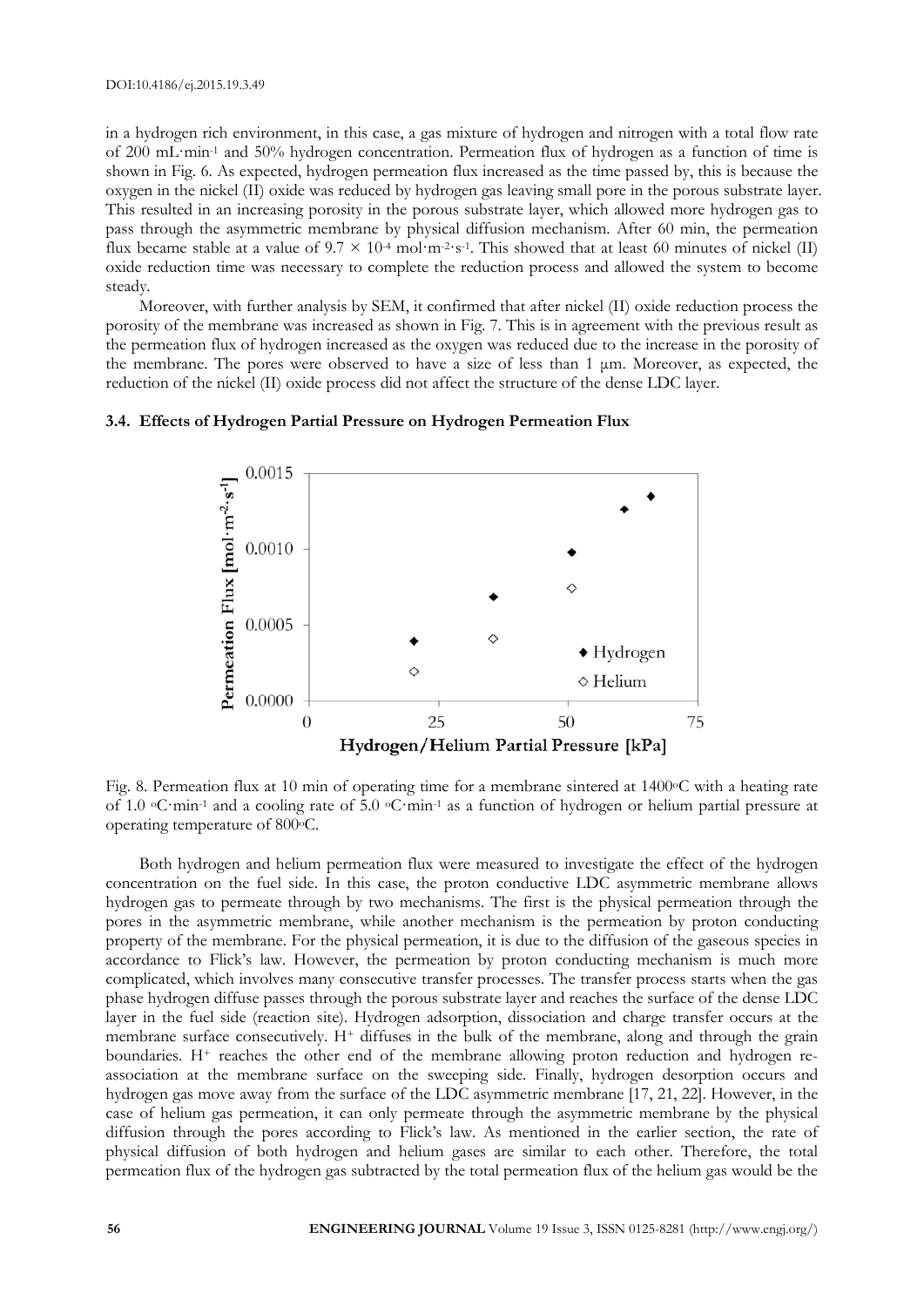approximate value of the permeation flux of the hydrogen gas through the asymmetric membrane by proton conductivity.

The increase in the partial pressure of hydrogen in the fuel side resulted in an increased in the permeation flux of the hydrogen gas at the sweeping side as shown in Fig. 8. The permeation flux of hydrogen went up as high as  $1.3 \times 10^{-3}$  mol·m<sup>-2</sup>·s<sup>-1</sup> at 65% hydrogen concentration, which was corresponded to hydrogen partial pressure of 65.9 kPa. In addition, when increasing the partial pressure of the helium gas, the permeation flux of helium gas also increase similar to the case of hydrogen gas. The increase in the permeation flux of both hydrogen and helium gases was due to the increase in partial pressure of the concerned gas in the system. This increased the diffusion gradient of the system and therefore, resulted in higher rate of physical permeation.

Moreover, as observed from Fig. 8, the total permeation flux of hydrogen is always greater than that of the helium gas. As mentioned earlier, this additional permeation flux is due to the permeation by proton conductive property of the membrane. The percentage of proton conductive permeation was calculated to increase 24.7% at partial pressure of 50.7 kPa to 40.4 and 50.6% at partial pressure of 35.5 and 20.3 kPa, respectively. This is due to the large decrease in the physical permeation as the partial pressure decreased.

When comparing the obtained result to some of the previously studied results, Zhu et al. [14] and Fang et al. [16] had reported a hydrogen permeation flux of approximately  $1.0 \times 10^{-4}$  mol·m<sup>-2</sup>·s<sup>-1</sup> at a hydrogen partial pressure of 20.3 kPa with 3 kPa of H2O partial pressure, which is slightly lower than what we observed,  $3.9 \times 10^{4}$  mol·m<sup>-2</sup>·s<sup>-1</sup> at 20.3 kPa of hydrogen partial pressure without H<sub>2</sub>O. In addition, when comparing this novel asymmetric membrane to the usual hydrogen separation membrane, silica and palladium membrane shows approximately 10 and 100 times higher in hydrogen gas permeation, respectively [23, 24]. The highest value was observed by Khatib et al. [25] are  $3.6 \times 10^{-2}$  and  $2.5 \times 10^{-1}$ mol·m-2·s-1 forsilica and palladium membranes supported by porous alumina, respectively.

# **3.5. Effects of Operating Temperature on Hydrogen Permeation Flux**



Fig. 9. Permeation flux at 10 min of operating time for a membrane sintered at 1400oC with a heating rate of 1.0 oC·min-1 and a cooling rate of 5.0 oC·min-1 as a function of operating temperature with hydrogen or helium partial pressure of 50.7 kPa.

When decreasing the operating temperature of the system, the hydrogen permeation flux also decreased slightly as shown in Fig. 9. Apart from the hydrogen permeation flux, the decrease in the operating temperature also decreased the helium permeation flux slightly. Moreover, when considering only the proton conductive permeation of hydrogen gas through the asymmetric membrane, Fig. 9 shows that as the operating temperature decreased, the proton conductive permeation also decreased. It decreased from a value of  $2.2 \times 10^{-4}$  mol·m<sup>-2</sup>·s<sup>-1</sup> at an operating temperature of 800<sup>o</sup>C to a value of  $1.9 \times 10^{-4}$  and  $1.4 \times 10^{-4}$ mol·m<sup>-2</sup>·s<sup>-1</sup> at the operating temperatures of 750 and 700<sup>o</sup>C, respectively. As the operating temperature was decreased, the rate of hydrogen adsorption and dissociation at the surface of the dense LDC layer facing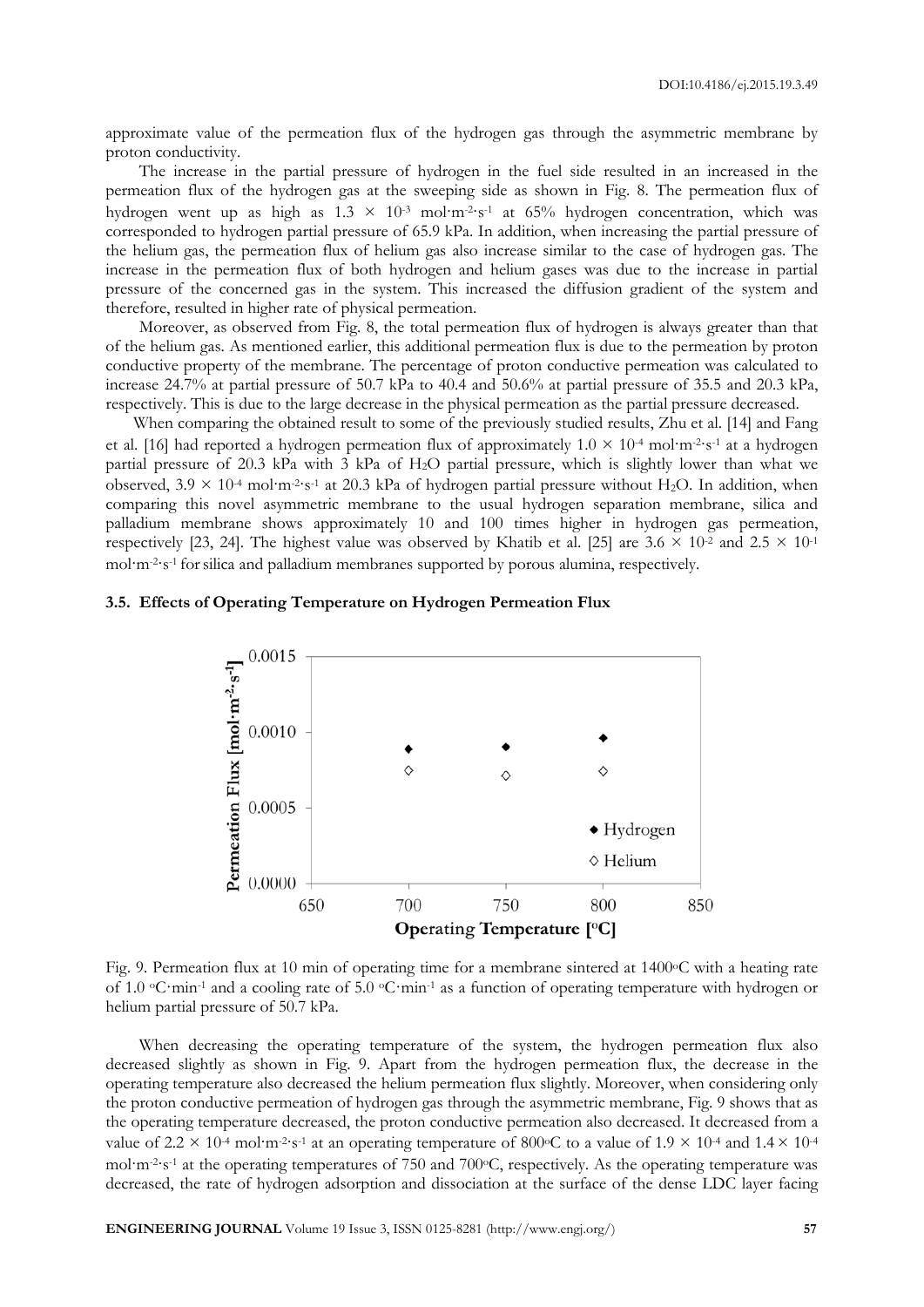the fuel side could be slowed down, as a result, the rate of proton conductive permeation decreased. In addition to the adsorption and dissociation of hydrogen, hydrogen desorption rate at the opposing surface of the dense LDC layer can also possibly be affected by the decrease in the operating temperature. With all these factors in consideration, it shows that the operating temperature has a proportional relationship with the proton conductive permeation flux.

# **3.6. Effects of Sintering Temperature**

Fig. 10 shows the SEM images of the LDC dense layer with 5000 times magnification for the membrane sintered at 1200, 1300 and 1400 °C, respectively. The images show that sintering temperature had a large effect on the structure of the dense LDC layer. The membrane that was sintered at 1400°C, Fig. 10c), showed the best structure among the 3 conditions experimented in terms of compact dense structure as well as crystalline structure. For the membrane sintered at 1400°C, the dense LDC layer seemed to have a better uniform fusing throughout the piece. The uniform fusion between each LDC particles provided a truly dense LDC layer with very small amount of pores observed as shown in Fig 10. It also observed to have crystalline structure as suggested by a sharp peaks observed by XRD (Fig. 5). As the sintering temperature decreased, the fusion of the particles seemed to lose its uniformity and the porosity of the dense LDC layer increased. At high temperature, it allowed the LDC powder to have higher energy and diffused across the boundaries of the particles, thus fusing at a faster pace with the nearby particles. On the other hand, at lower temperature, the diffusion of the particles was slower and thus slower fusing between the LDC particles, therefore resulted in greater number of pores formed.



Fig. 10. SEM images of the LDC dense layer with a magnification of 5000 times for the membrane sintered with a heating rate of 1.0  $\textdegree$ C·min<sup>-1</sup> and a cooling rate of 5.0  $\textdegree$ C·min<sup>-1</sup> at sintering temperature of a) 1200, b) 1300 and c) 1400oC.

Due to the increase in the porosity, it is suspected that the overall hydrogen permeation would increase; however, the increase would mainly owe by the physical diffusion through the pores and not from the proton conducting ability of the membrane. In addition, even though, it is stated that the best condition observed is for the membrane with a sintering temperature of 1400°C, some pores still observed in the dense LDC layer, which would allow certain amount of physical permeation to permeate through the membrane as discussed earlier and thus, unfavourable as a solid electrolyte for proton conducting fuel cell.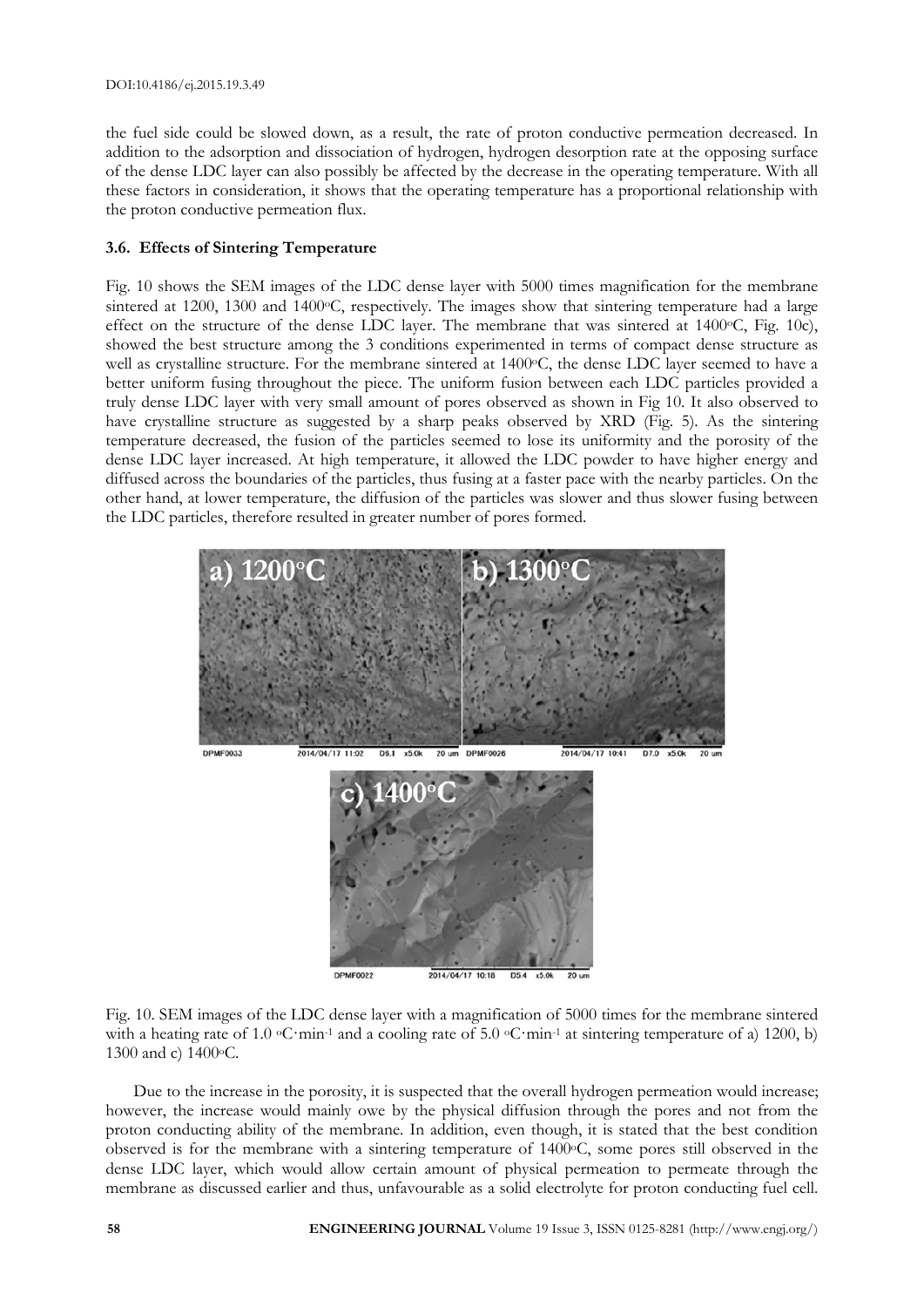From this result, it is believe that the pores can be further minimized by increasing the sintering temperature used in the sintering of the asymmetric membrane. This would probably decrease the amount of physical permeation of gases through the pores, hence increase the efficiency of the hydrogen gas separation and make it more favourable for application of solid oxide fuel cell.

# **4. Conclusions**

The asymmetric LDC membrane with both proton conductivity and hydrogen separation ability shows a promising potential as a hydrogen separation membrane and as a solid electrolyte for the solid oxide fuel cell. The membrane sintered at 1400°C had a dense crystalline structure in the dense LDC layer with hydrogen permeation in the order of 10<sup>-3</sup> mol·m<sup>-2</sup>·s<sup>-1</sup>. By using the permeation of both hydrogen and helium gas, it could provide a clear differentiation between the physical permeation and proton conducting permeation of hydrogen gas through the LDC asymmetric membrane. Among the conditions tested, the highest percentage of proton conductive permeation was 50.6% at low hydrogen partial pressure of 20.3 kPa. The increase in the hydrogen partial pressure in the fuel side resulted in the increase in the total gas permeation, mostly from the physical permeation. The decrease in the operating temperature showed a decrease in the proton conductive permeation, while decreasing the sintering temperature decreased the denseness of the LDC layer, which would allow more physical permeation through the pores.

# **References**

- [1] A. Choudhury, H. Chandra, and A. Arora, "Application of solid oxide fuel cell technology for power generation—A review," *Renewable and Sustainable Energy Reviews*, vol. 20, pp. 430-442, 2013.
- [2] N. W. Ockwig, and T. M. Nenoff, "Membranes for hydrogen separation," *Chemical Reviews*, vol. 107, no. 10, pp. 4078-4110, 2007.
- [3] D. Lee, and S. T. Oyama, "Gas permeation characteristics of a hydrogen selective supported silica membrane," *Journal of membrane science*, vol. 210, no. 2, pp. 291-306, 2002.
- [4] F. Bellomare, and M. Rokni, "Integration of a municipal solid waste gasification plant with solid oxide fuel cell and gas turbine," *Renewable Energy*, vol. 55, pp. 490-500, 2013.
- [5] H. Iwahara, T. Yajima, T. Hibino, and H. Ushida, "Performance of solid oxide fuel cell using proton and oxide ion mixed conductors based on BaCe<sub>1-x</sub>Sm<sub>x</sub>O<sub>3-α</sub>," *Journal of the Electrochemical Society*, vol. 140, no. 6, pp. 1687-1691, 1993.
- [6] H. Uchida, H. Yoshikawa, and H. Iwahara, "Dissolution of water vapor (or hydrogen) and proton conduction in SrCeO3-based oxides at high temperature," *Solid State Ionics*, vol. 35, no. 3, pp. 229-234, 1989.
- [7] T. Yajima, H. Suzuki, T. Yogo, and H. Iwahara, "Protonic conduction in SrZrO3-based oxides," *Solid State Ionics*, vol. 51, no. 1, pp. 101-107, 1992.
- [8] T. Shimura, K. Esaka, H. Matsumoto, and H. Iwahara, "Protonic conduction in Rh-doped AZrO3 (A= Ba, Sr and Ca)," *Solid State Ionics*, vol. 149, no. 3, pp. 237-246, 2002.
- [9] K. Bae, D. Y. Jang, H. J. Jung, J. W. Kim, J. W. Son, and J. H. Shim, "Micro ceramic fuel cells with multilayered yttrium-doped barium cerate and zirconate thin film electrolytes," *Journal of Power Sources*, vol. 248, pp. 1163-1169, 2014.
- [10] C. Solís, M. Balaguer, F. Bozza, N. Bonanos, and J. M. Serra, "Catalytic surface promotion of highly active La0.85Sr0.15Cr0.8Ni0.2O3−δ anodes for La5.6WO11.4−δ based proton conducting fuel cells," *Applied Catalysis B: Environmental*, vol. 147, pp. 203-207, 2014.
- [11] A. F. Sammells, R. L. Cook, J. H. White, J. J. Osborne, and R. C. MacDuff, "Rational selection of advanced solid electrolytes for intermediate temperature fuel cells," *Solid State Ionics*, vol. 52, no. 1, pp. 111-123, 1992.
- [12] A. K. Demin, P. E. Tsiakaras, V. A. Sobyanin, and S. Yu Hramova, "Thermodynamic analysis of a methane fed SOFC system based on a protonic conductor," *Solid State Ionics*, vol. 152, pp. 555-560, 2002.
- [13] Z. Tao, L. Bi, S. Fang, and W. Liu, "A stable  $\text{La}_{1.95}\text{Ca}_{0.05}\text{Ce}_2\text{O}_{7-\delta}$  as the electrolyte for intermediatetemperature solid," *Journal of Power Sources*, vol. 196, pp. 5840-5843, 2011.